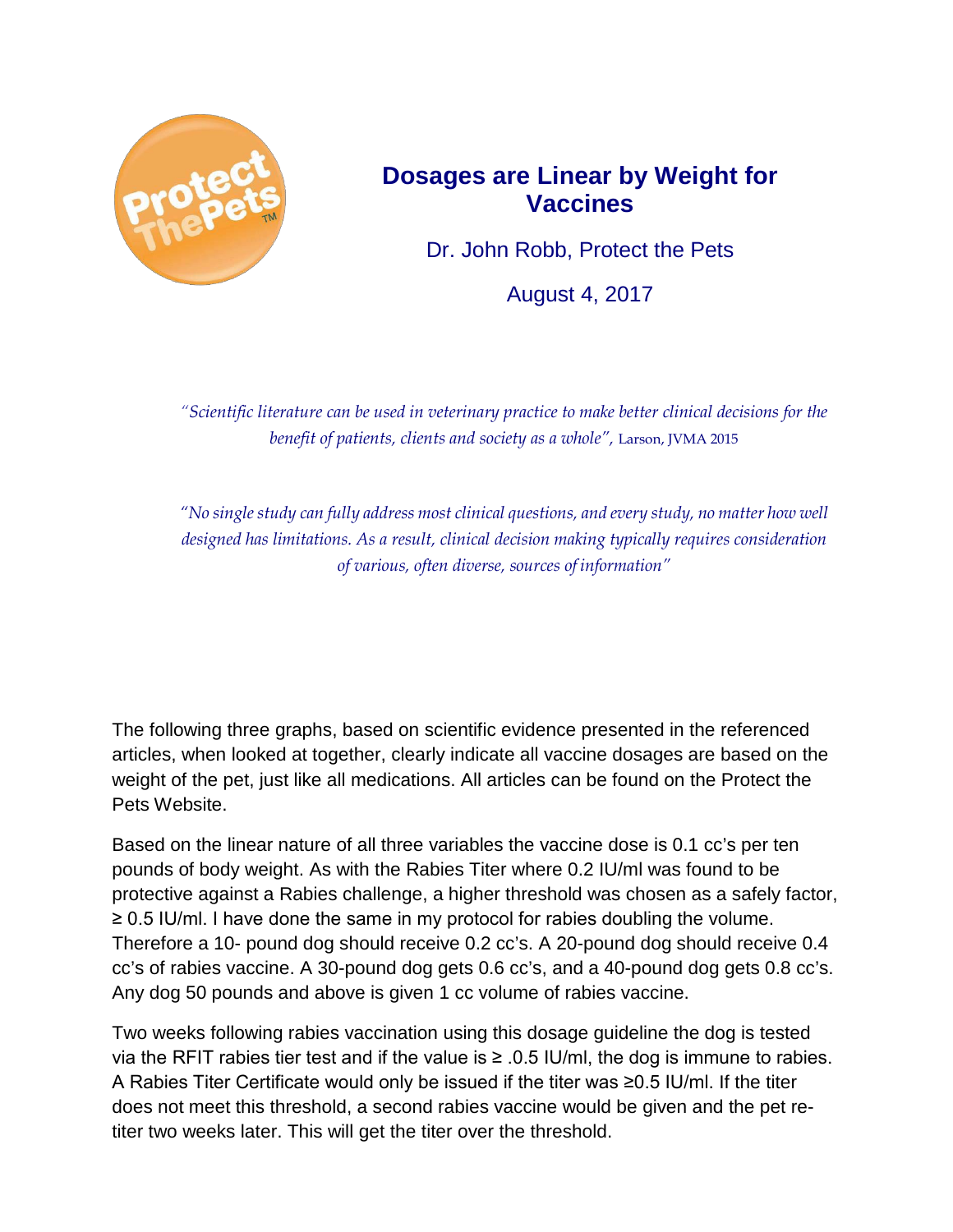Graph 1 - Source:

*Adverse events diagnosed within three days of vaccine administration in dogs* JAVMA 2005

Pounds #VAAE

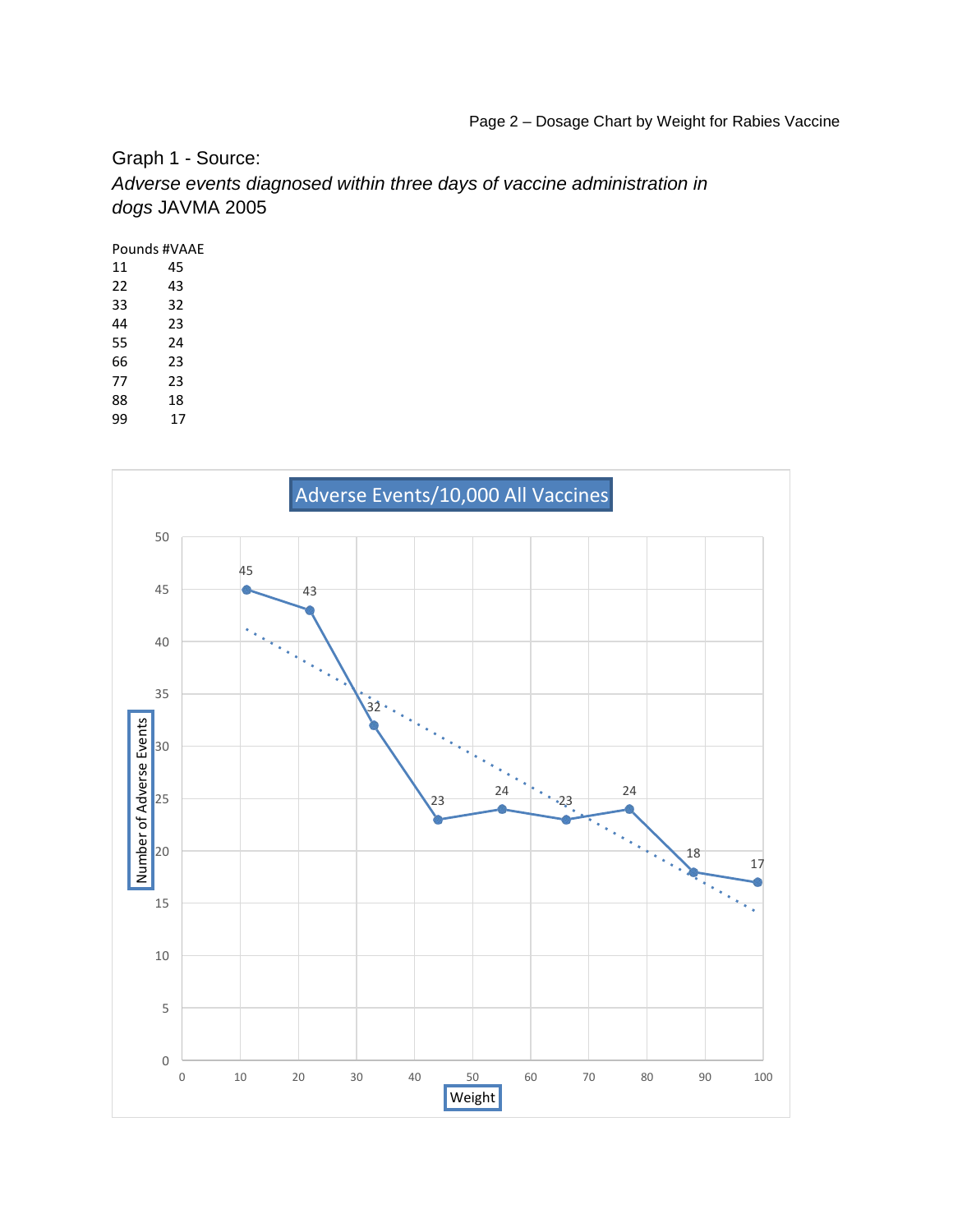## Graph 2 – Source:

*Effects of body weight on antibody titers against canine parvovirus type 2, canine distemper virus, and canine adenovirus type1 in vaccinated domestic adult dogs*  The Canadian Journal of Veterinary Research 2012

|        | Parvo |
|--------|-------|
| Weight | Titer |
| 10     | 829   |
| 30     | 817   |
| 50     | 722   |
| 70     | 588   |

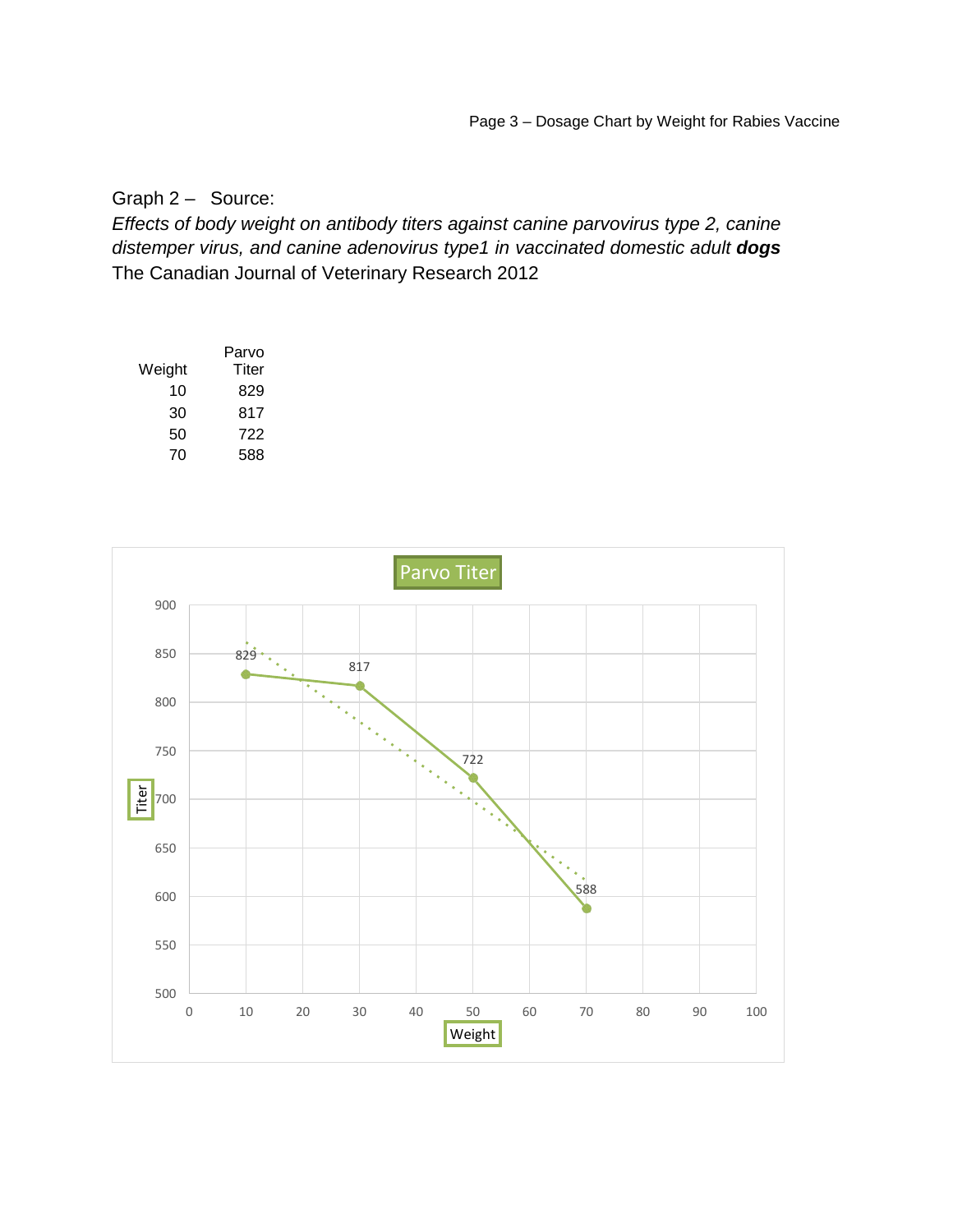Graph 3 – Source:

*Factors associated with the success of rabies vaccination of dogs in Sweden, Acta Veterinaria Scandinavica (2011)*

|        | %Success |
|--------|----------|
| Weight | Rabies   |
| 15     | 94.1     |
| 50     | 92.2     |
| 70     | 91.4     |
| 80     | 88.4     |
|        |          |

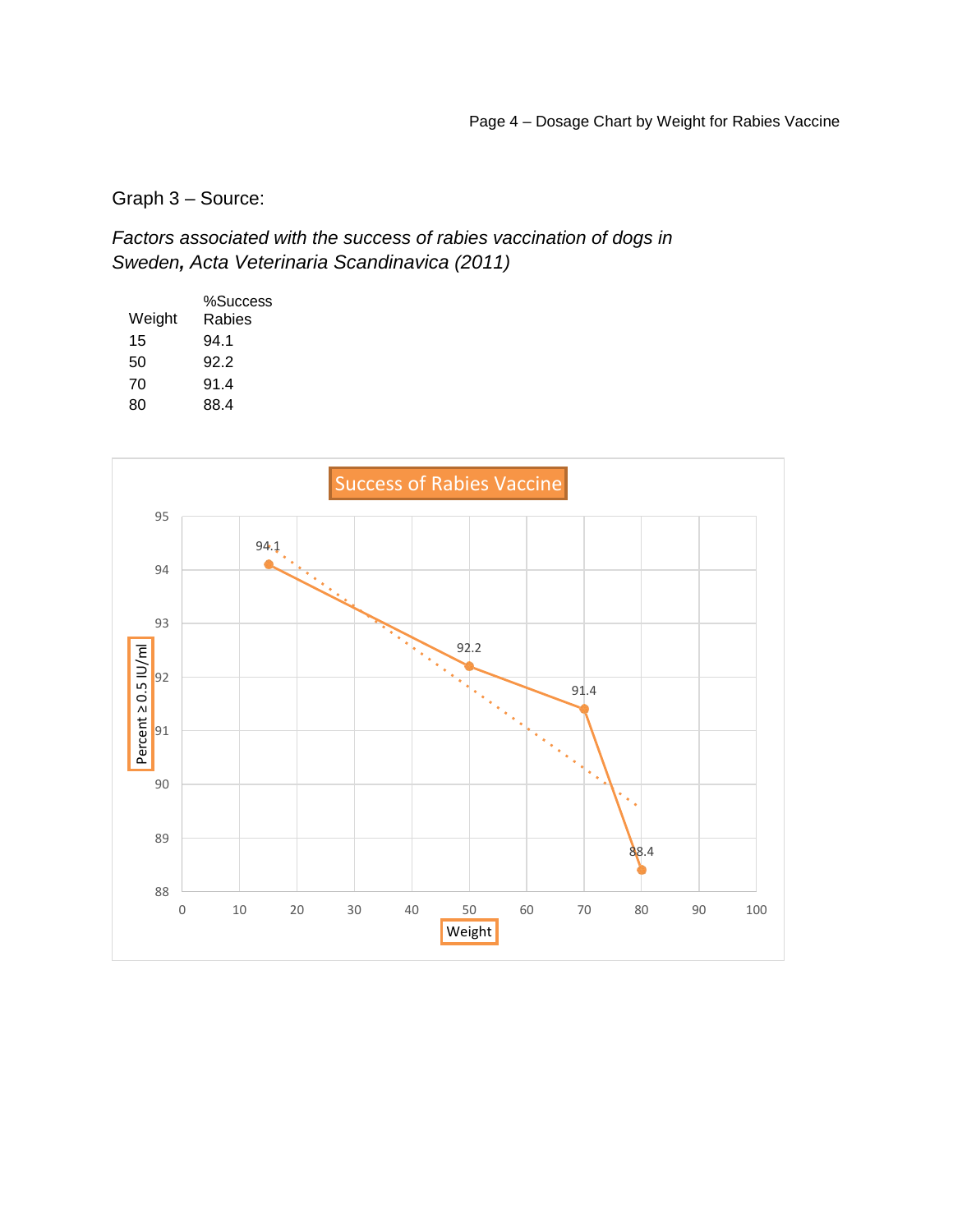By incorporating the above information, dosages could be reduced and pets protected without serious reactions. This information also applies to other vaccines and to cats. The Rabies is the only vaccine universally mandated by law.

| Lbs            | # CC's | kg    |
|----------------|--------|-------|
| $\overline{2}$ | 0.04   | 0.91  |
| $\overline{5}$ | 0.1    | 2.27  |
| 8              | 0.16   | 3.63  |
| 10             | 0.2    | 4.54  |
| 15             | 0.3    | 6.8   |
| 20             | 0.4    | 9.07  |
| 25             | 0.5    | 11.34 |
| 30             | 0.6    | 13.61 |
| 40             | 0.8    | 18.14 |
| 50             | 1      | 22.68 |

All dogs 50lbs / 22.68kg or greater get 1.0 cc's.

Always check a rabies titer following vaccination to make sure the dog produced a protective titer. Remember, the 1992 French Study, *Practical significance of rabies antibodies in cats and dogs (1992),* established 0.2 IU/ml as protective for dog's although the World Health Organization and International travel have based their protective titer level at 0.5 IU/ml as the acceptable level for travel. Those values are still in use. Dr. Schultz has pointed out that any titer at all is protective but this is a good starting point that can be fine-tuned to further lower the dosage through additional research.

## About Non-Responders

A certain percentage of dogs are non-responders. For obvious reasons, their survival is more challenging. If a dog is vaccinated against rabies and the titer comes back 0.0 IU/ml, thie pet may be a non-responder. Re-vaccinate one additional time but if the titer is still 0.0 IU/ml two weeks after the second vaccine, the veterinarian has identified a non-responder and further vaccination will only put the dog at risk for an adverse event, with no benefit to the patient and no protection for the pet owner. The clients are informed that the pet is always at risk for rabies and should not be bred. By not breeding